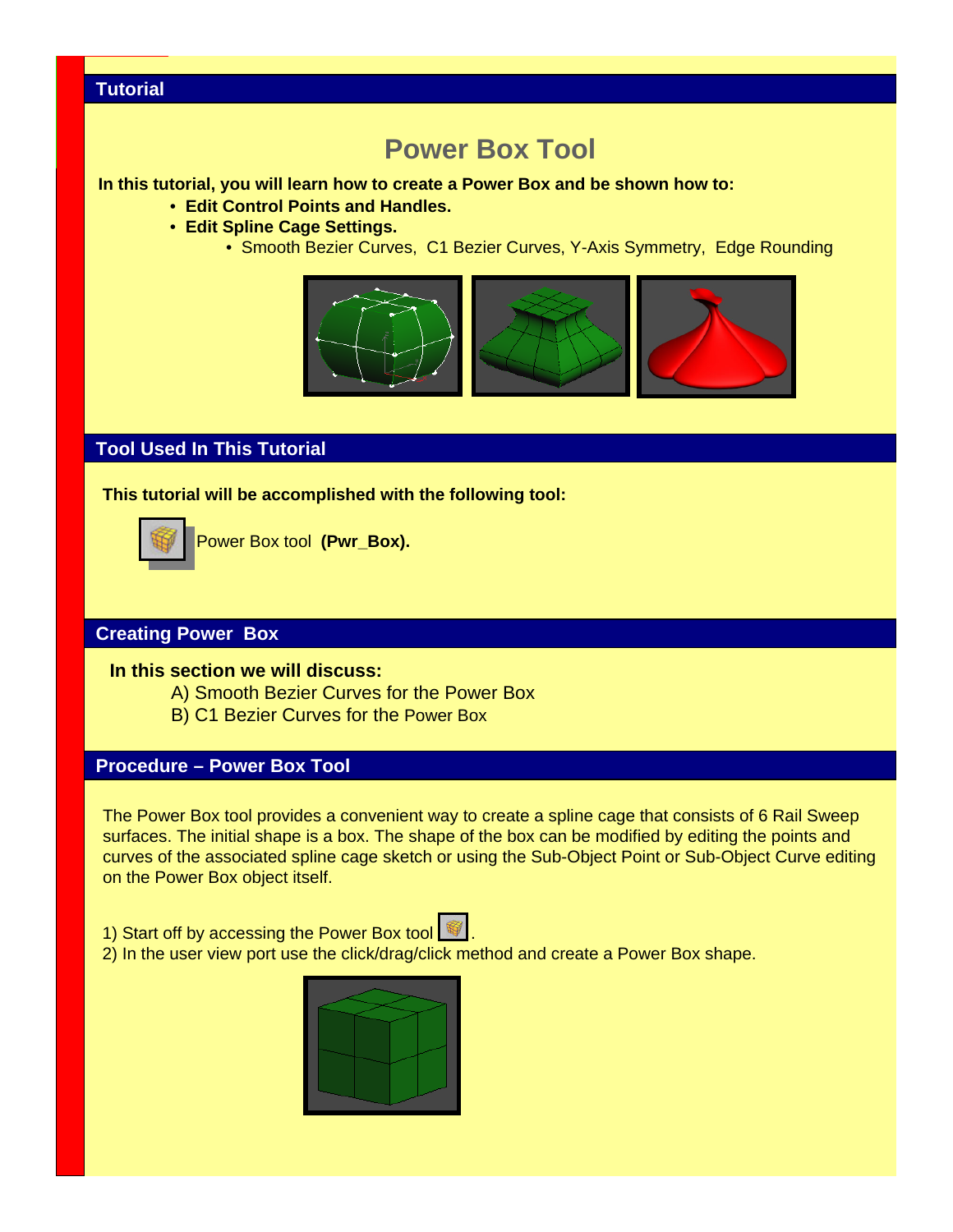3) While the shape is still selected, go into the modify mode. Under the Power Box Parameters roll out, you can change the Length, Width, and Height segments of your shape by adjusting the spinners. Change the Length, Width, and Height segments to 3 for this example. By Increasing the number of segments in your shape will allow for more detail.



#### **A) Smooth Bezier Curves for the Power Box**

1) Change the Spline Cage Type to "Smooth Bezier Curves", if not already done. Select the "Sub Object Curve" option of your "Pwr\_Box" sub-object. Ctrl-Shift-Click the third row on your shape. This will select a loop of edges around the box. Scale the selected edges outward to inflate the box along these edges.

• The "Sub Object Curve" sub-object allows you to grab a complete Edge on your object. You can also use the "Ctrl" key to select multiple Sub Object Points and Edges.



• When working in the "Smooth Bezier Curves" mode, the Smooth Bezier Curves will consist of "Smooth" Bezier points. To alter an object with a Smooth Bezier Curve, for this example, create another 3x3x3 pwr\_box object. Go to the Sub Object Point mode and select the top right corner and pull outward. By dragging the Smooth Bezier points, you can alter your object in a variety of ways.





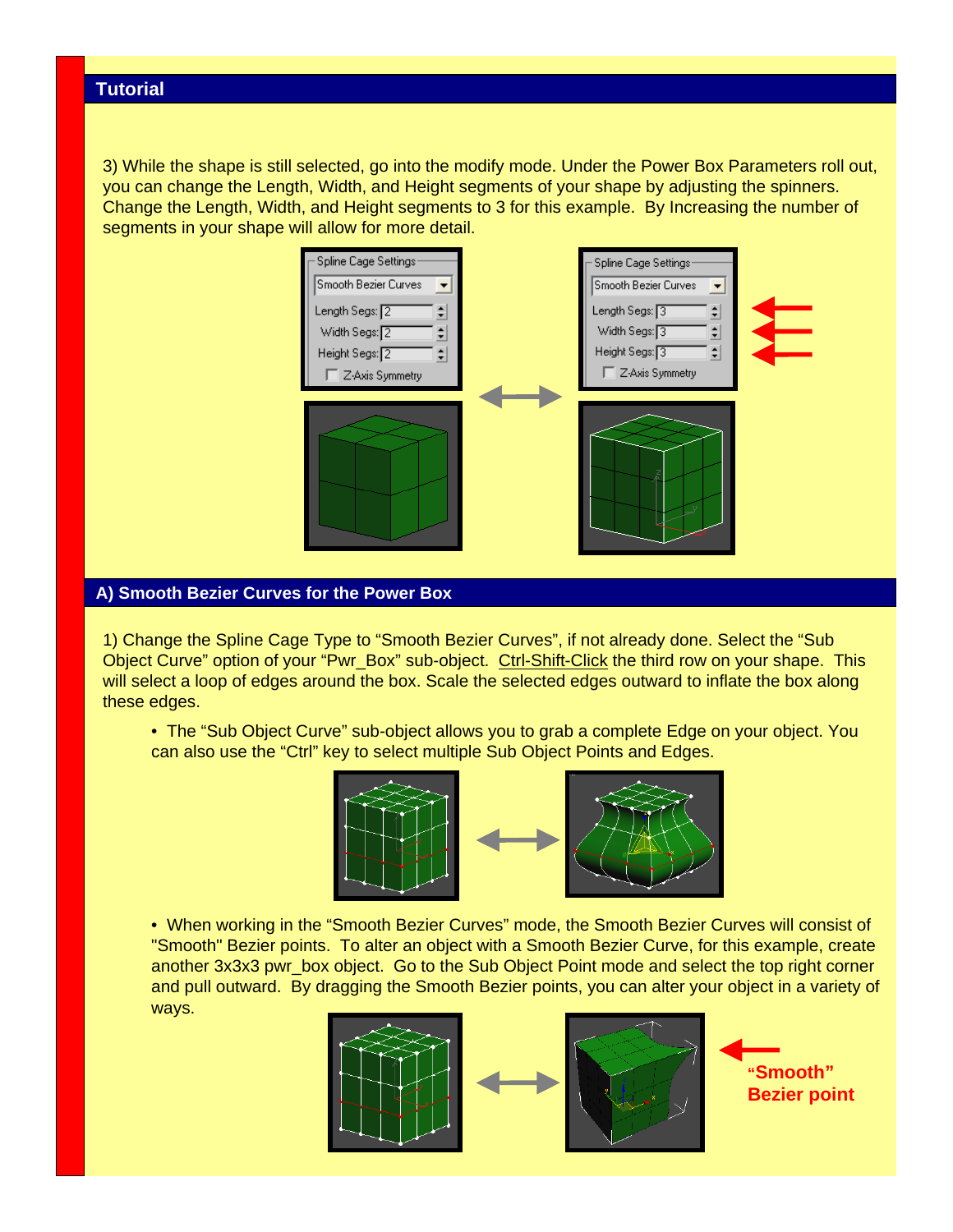2) Go back to your original object. Select the second row of Sub Object Curve points using the Ctrl-Shift-Click method and Scale inward. This creates a shape that looks like a perfume bottle.



4) While your bottle shape is still selected, Click the "Z-Axis Symmetry" option. This option specifies that a symmetry will be applied at the local Z-Axis about the X Y plane.



5) Select a "Sub Object point" on the original shape and drag along the local Y-axis". Any changes you make to the original shape's sub-d will be reflected on the mirrored shape.

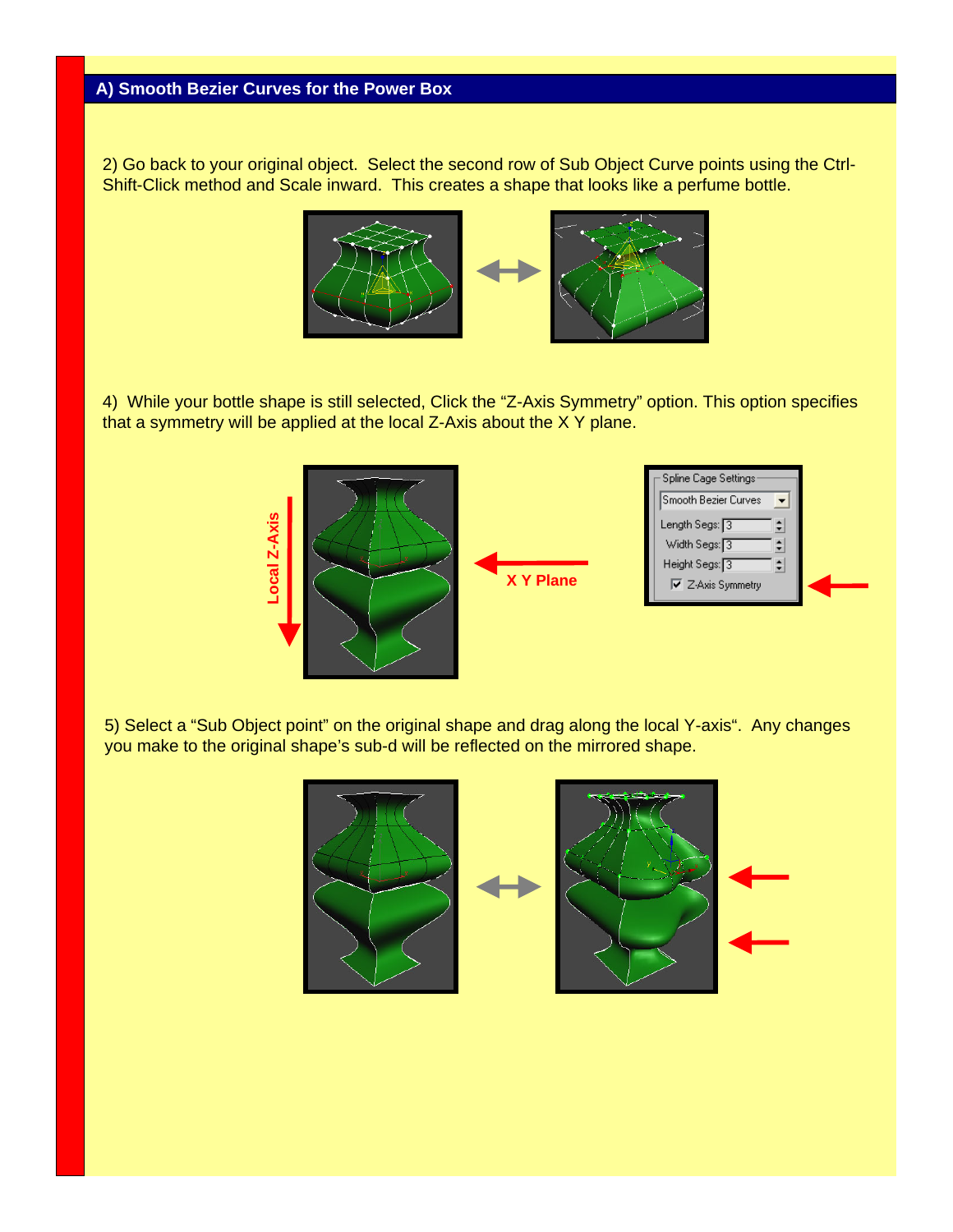6) Examining the Edge Rounding options. Edge Rounding is useful for smoothing between all edges and at the corners of your Power Box. If symmetry is turned on, it will also blend the connection between the symmetric objects.

Create a new Power Box. Go in to the "Sub Object point mode" of the Box and select the entire bottom row of points and scale inward. While your shape is still selected, Click the "Z-Axis Symmetry" option. Next, turn on the "Rounding Turned On" option and adjust the "Round Size %" spinner.





By Adjusting the "Round Size %" spinner, the higher the value the smoother the blends between the two mirrored objects surfaces and the corners of the resultant shape.



When the "Rounding Turned On" option is selected, this is a short cut for turning on the "Step Back Blending" options in the "Power Surface Parameters" panel. When the "Rounding Turned On" option is selected, this option sets the Blending option to "Blend Corners" and the Cross Section Type option to "G2 Blend Section" in the Step Back Blending dialog.



As you adjust the "Round Size %" spinner, the "Step Distance %" spinner within the Step Back Blending dialog adjust simultaneously.

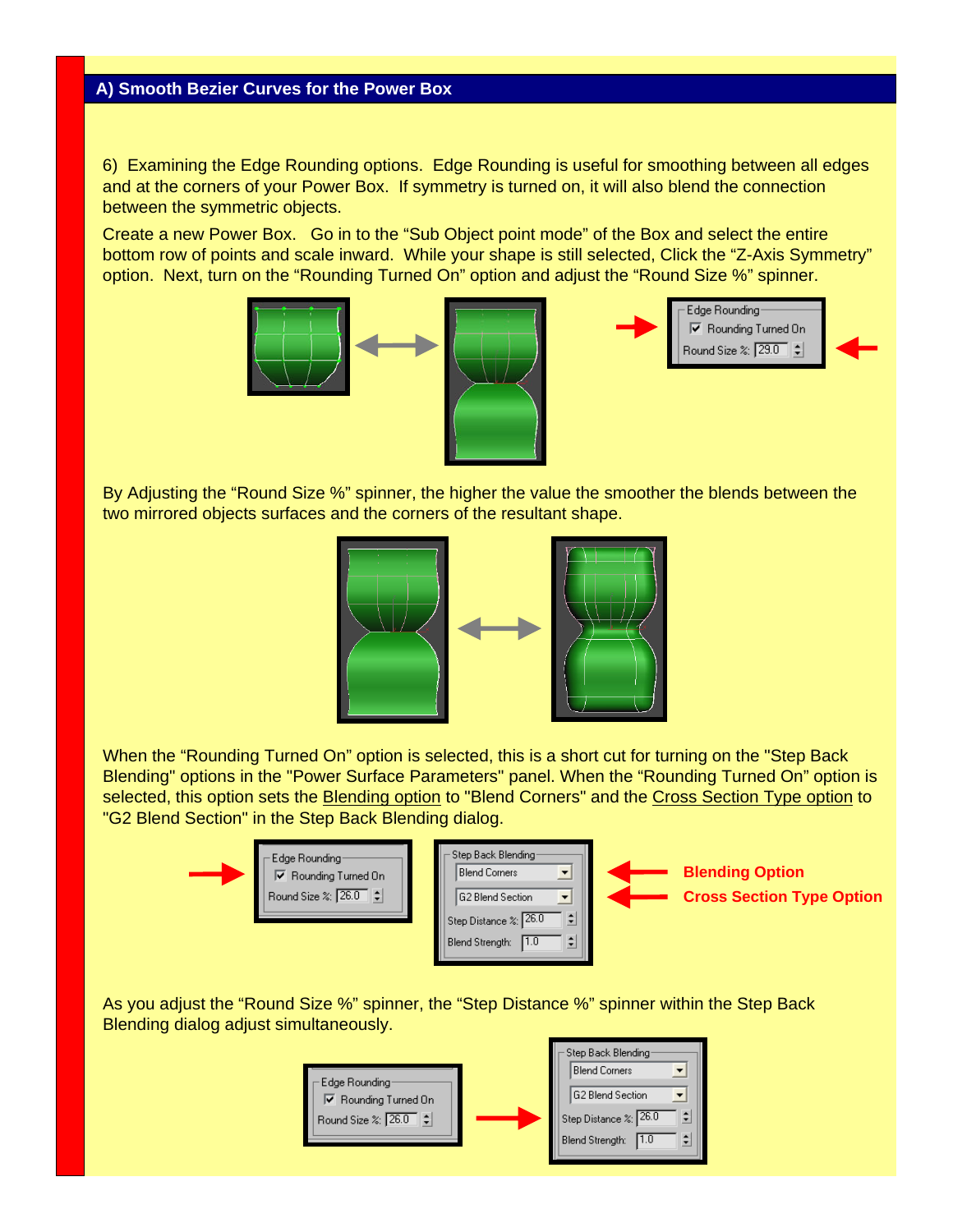**7)** While the shape is still selected, you have the option to adjust the Length, Width, and Height settings under the Power Plane Parameters roll out of your shape.

**Length:** Size of the Box in the X direction of the local coordinate system.

**Width:** Size of the Box in the Y direction of the local coordinate system.

**Height:** Size of the Box in the Z direction of the



**Note:** the modification of the **Length, Width, and Height** of your shape will reset the spline cage to the original rectangle shape and loose any edits done on the spline cage. Once you have modified the spline cage, you can change the number of segments without resetting the rectangle shape because the new spline cage is generated using the existing surface.

### **B) C1 Bezier Curves for the Power Box**

The "C1 Bezier Curves" spline cage type works very similar to the "Smooth Bezier Curves" spline cage type except for the operation of the Bezier curves.

1) Let us look at the operation of the "C1 Bezier Curves" points.

When working in the "C1 Bezier Curves" mode, the C1 Bezier Curves will consist of "C1" Bezier points. The C1 Bezier point contains Three sets of Control Handles for the edges and corners of your Box and Two sets of Control Handles for the sides of your Box to assist you in defining your shape.



**"C1" Bezier point with three sets of control handles for the edges and corners** 

**Recap:** For the Edges and Corners of your box, the "Smooth Bezier Curves" use "Smooth" Bezier points and the "C1 Bezier Curves" use "C1" Bezier points with Three sets of Control Handles.







**"C1" Bezier point with three sets of control handles**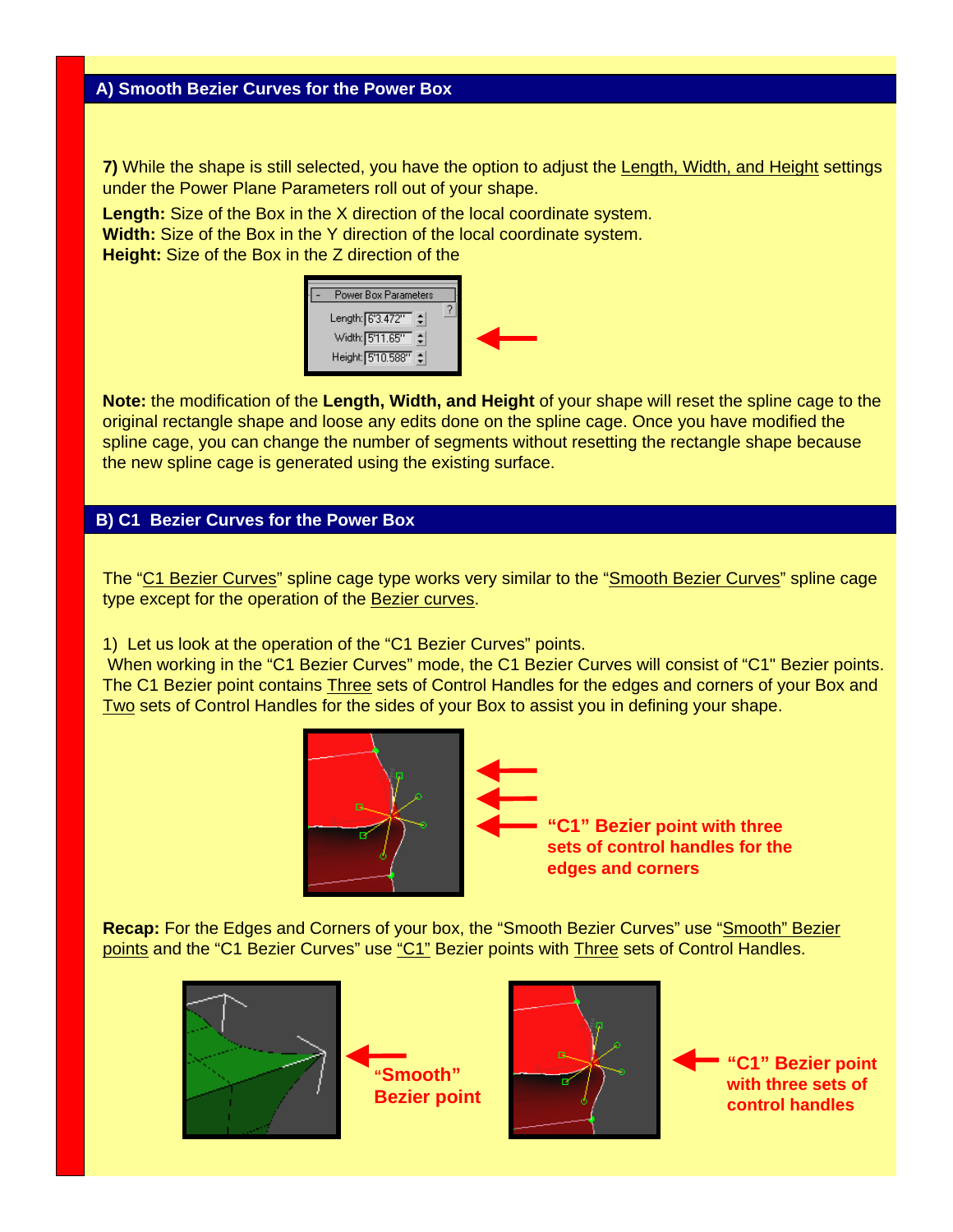2) By altering the Control handles you can create interesting forms.



Also, another interesting difference between "C1 Bezier Curves" and "Smooth Bezier Curves". The "C1 Bezier Curves" has less rippling effects on the surface of your shape because of the added vector constraints to the localized edits. Notice the difference in the wavelike motion between the "Smooth" and "C1" bezier curves.



Because the "C1" and "Smooth" bezier curves parameters work very similar, refer back to the "A) Smooth Bezier Curves for the Power Box" section in regards to:

- "Length", "Width", and "Height" Segment settings
- "Y-Axis Symmetry" option
- "Rounding Turned On" option
- "Round Size %" setting
- Rectangle "Length", "Width", and "Height" settings